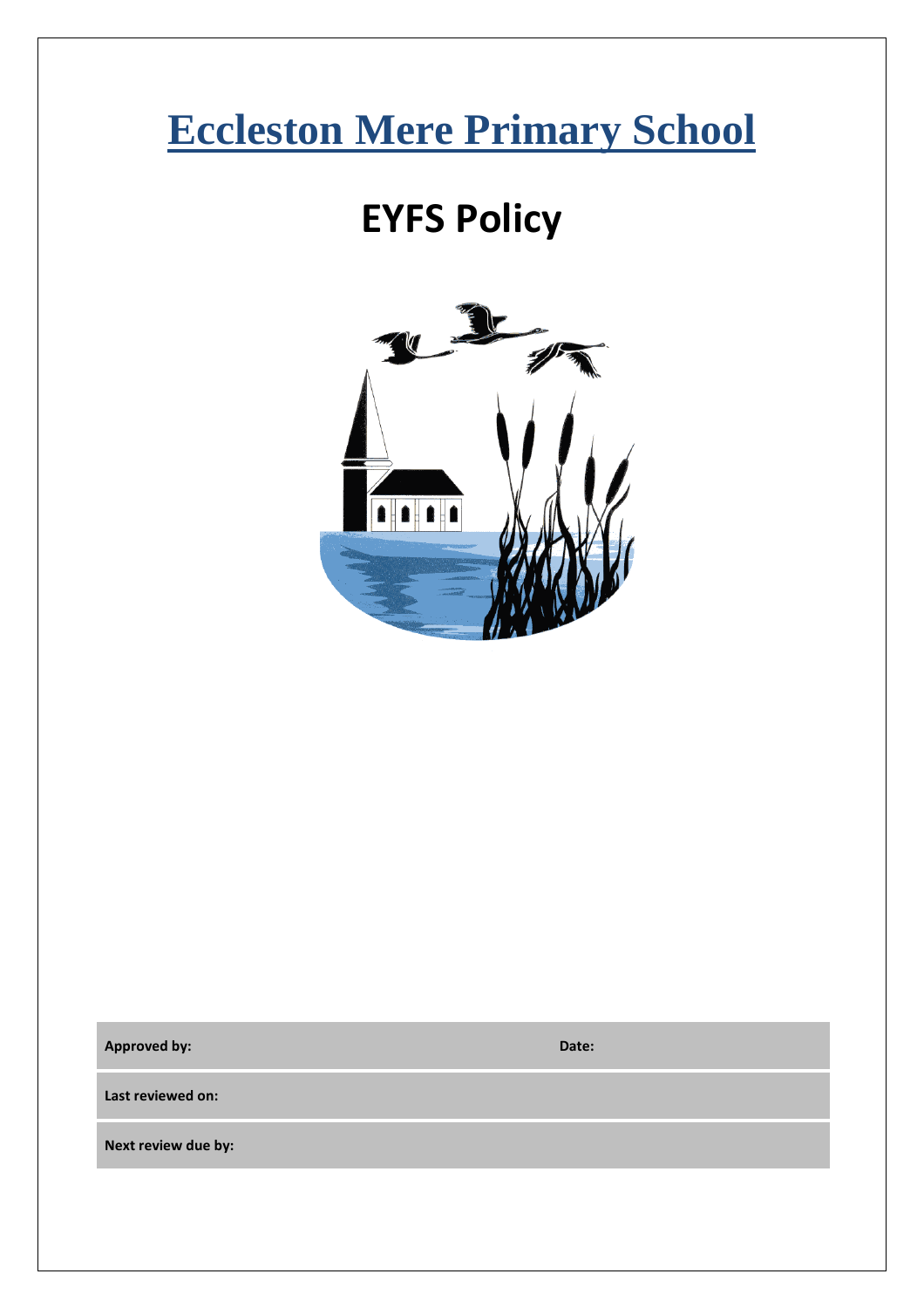#### Curriculum Vision Statement

At Eccleston Mere Primary School, we recognise that social, moral, spiritual, and cultural development is central to the education of all pupils and as such, permeates the whole curriculum and ethos of the school.

Our broad and challenging curriculum is designed to enable children to develop interpersonal skills and become resilient learners who think creatively and critically.

Provision is bespoke to our pupils and evolves according to the ever- changing local, national and global landscape. The aim of our curriculum is to develop pupils, who are well-equipped to take their place in society, as citizens of the future.

## Vision and Intent in EYFS

At Eccleston Mere Primary School in EYFS, our curriculum gives children the knowledge, skills and understanding they require in order to become effective, inquisitive, curious, independent thinkers. Provision is bespoke to our pupils to enable them to become successful, confident learners who reach their full potential.

#### We aim to:

- Promote a love of learning.
- Develop each child's confidence, enthusiasm and curiosity for learning, allowing children time to explore and develop ideas and interests.
- Develop independence, resilience and confidence within our pupils.
- Provide expert teaching, set upon a backdrop of our safe, secure learning environment.
- Value each child's previous experiences and respond to individual needs.
- Encourage the children to believe in themselves and their achievements.
- Work with parents and carers to promote the well-being and education of each child so that they are able to make the most of learning experiences.
- Help every child to be the best that they can be.

## Implementation

Curriculum is mapped on a half termly basis through Nursery and Reception to ensure progression through EYFS. Medium Term Plans shows planned progression in each area of learning. Short Term Plans are written to incorporate the Long and Medium Term Plans, however there is also flexibility to ensure that planning and provision is in response to children's interests and levels of involvement. Knowledge and understanding is developed with opportunities to revisit key learning opportunities, such as learning about the Seasons. Key vocabulary is used to develop the children's communication skills. Practitioners effectively introduce and model a wide range of vocabulary. 'Sticky knowledge' is promoted through an exciting, relevant and carefully planned curriculum. Practitioners respond to the children's interests by 'planning in the moment', responding to the child's voice.

'Language for learning' and the 'Characteristics for Effective Learning' are promoted in all learning experiences so children are encouraged to become resilient and independent learners.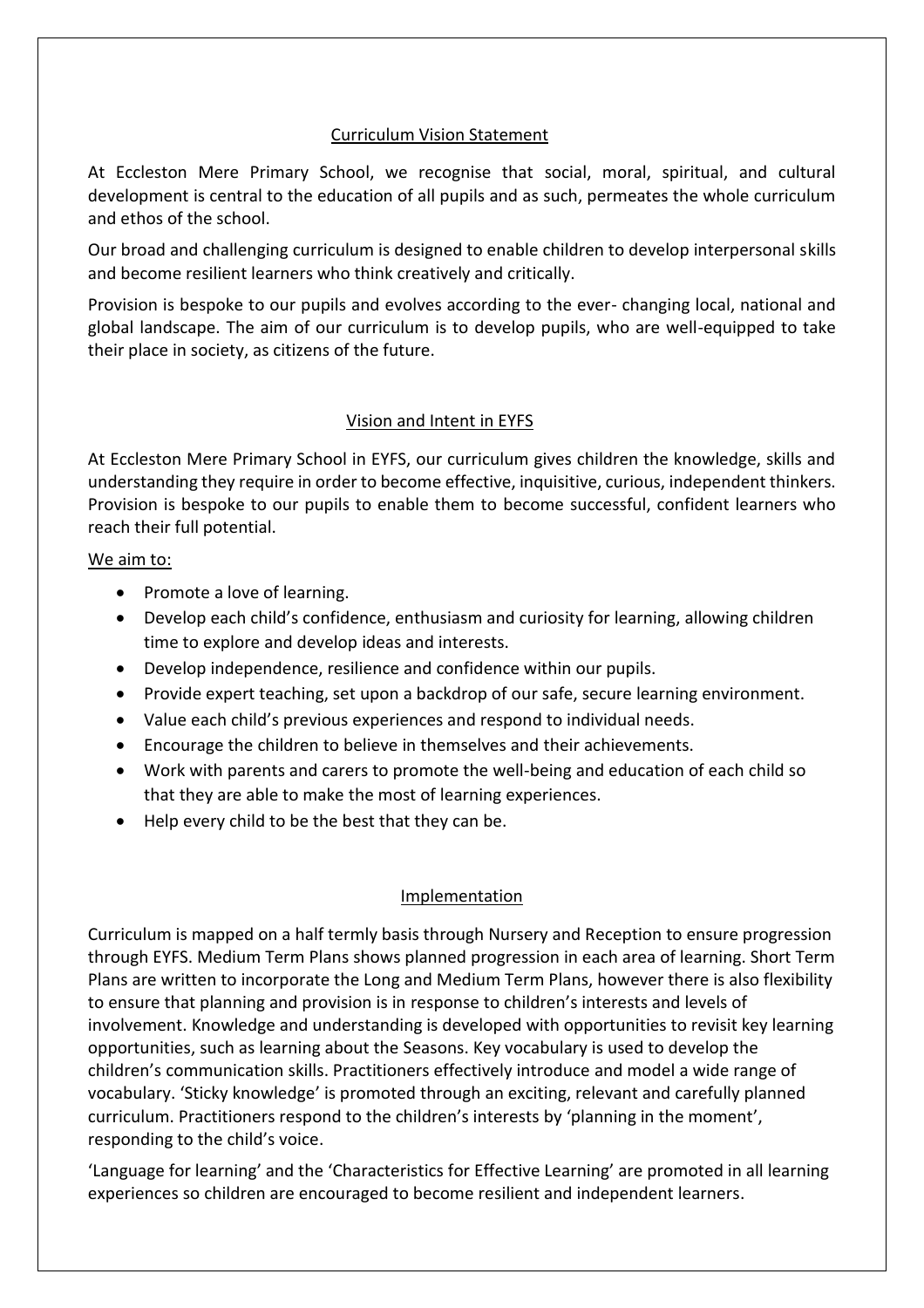Individual children's needs are central to the learning journey at Eccleston Mere. Practitioners have many years' experience of supporting children with a range of sensory, communication, social and emotional needs. Bespoke approaches are used to meet an individual's specific needs so that a love of learning is fostered for all our children.

A variety of teaching strategies are used to enthuse and motivate all children. Teachers and teaching assistants work as a team to provide challenge for the most able whist also supporting the less able.

In Nursery, phonics is initially taught using 'Letters and Sounds' and then introducing 'Read, Write, Inc'. As the year progresses, a greater focus is given to letter sounds. In Reception, RWI is introduced more formally. Phonics is taught systematically with the children grouped according to their level of ability. Parents are invited to a parents meeting to discuss the teaching of Phonics and Reading. A 'Love to Learn' session with parents/grandparents and their child takes place in the Spring Term. This enables practitioners to further support the home/school reading journey.

The children experience a variety of mathematical experiences. Practical activities develop the children's thinking and problem solving. Planned activities give many opportunities for children to practise, use and understand numbers in working towards the Early Learning Goals. Numicon is used throughout EYFS to develop concepts and skills.

At Eccleston Mere, the children are given many opportunities to learn about the world – from their immediate environment to contrasting places. Through these learning experiences the children are given a rich experience about learning about our world. The use of books and stories further enhance the use of key vocabulary and to deepen knowledge.

The learning environments reflect children's learning journey with areas enhanced to reflect the current topics and the children's interests.

## The Learning Journey

In Nursery, each child has a 'Learning Journey' with a variety of evidence including observations including photographs and child's voice; drawings; paintings. Children take home a 'home/school diary' with an activity to complete at home. This is kept in the child's folder when returned to school.

In Reception, each child has a 'Learning Journey' which includes a variety of evidence, observations, photographs, child's voice, child-initiated work and adult-initiated work. Children also have a work book for the following areas – Literacy; Number; Shape, Space and Measure; Understanding the World; RWI. These books provide a record of activities completed during focus tasks. Work is differentiated accordingly and highlights progression in knowledge and skills acquisition effectively.

## Observation/Assessment/Tracking

Assessment is ongoing throughout and collated during child/adult initiated and focus tasks. Observations are recorded using '2Simple 2Build a Profile' – learning experiences are linked to relevant areas in 'Development Matters' and link with 'The Characteristics for Effective Learning'. Children are continually given verbal feedback to support them to reflect on their learning.

In Nursery, on-entry assessment is completed during the first half term that they attend.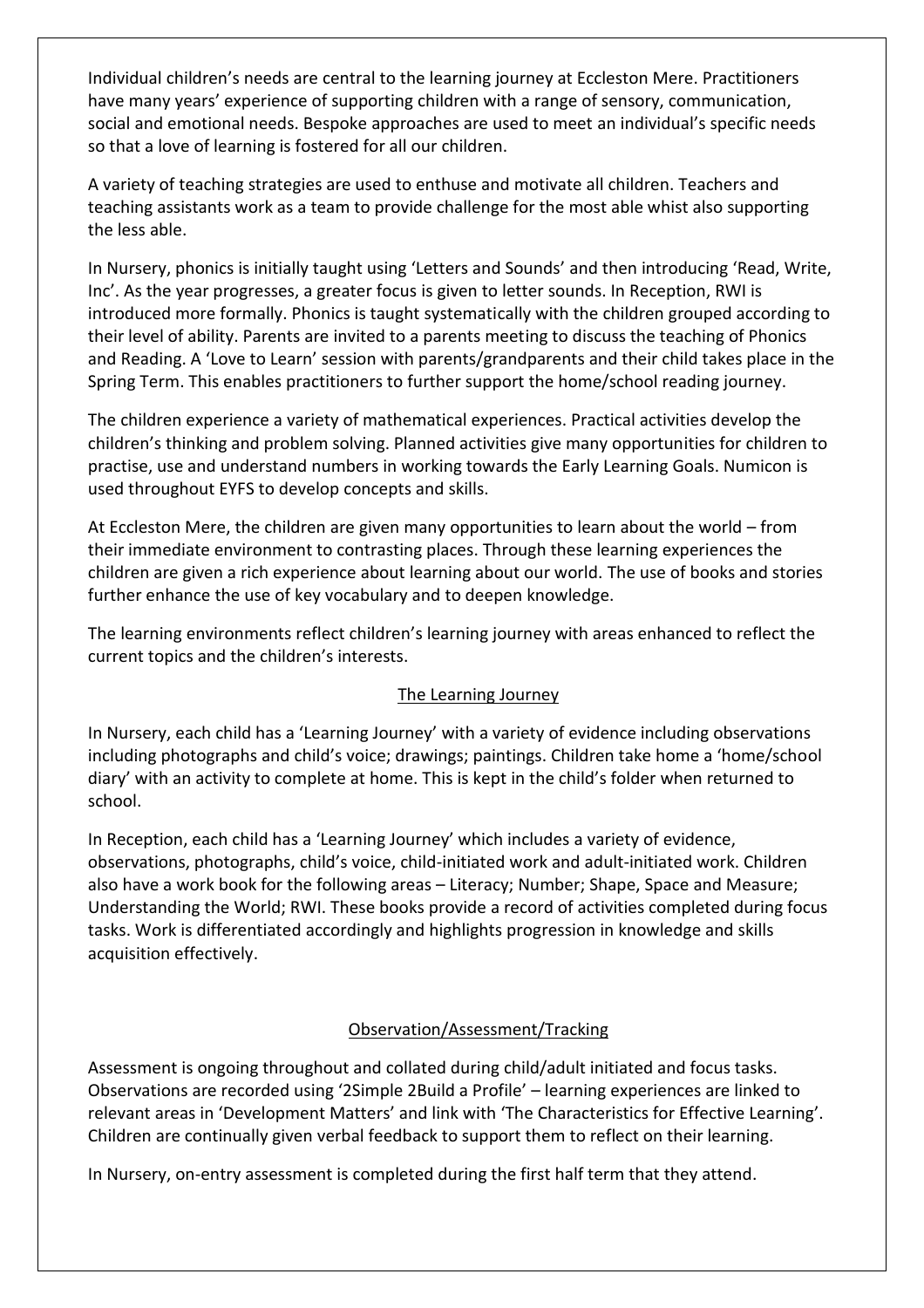Baseline Assessment was trialled in September 2019, prior to full implementation in September 2020. Teachers and Level 3 Teaching Assistants were trained and delivered the assessment. Onentry assessment is also completed during the first half term children are in Reception.

Read, Write, Inc assessments are completed on entry and at the end of each half term in Reception and children are re-grouped according to these assessments.

Focus activities include an 'I can….' statement which is used to support teachers marking. Please see school's 'Marking Policy'.

Children's progress is tracked using 'Insight'. Teachers track children's achievement against the age bands. In 'Pupil Progress Reports' teachers identify children who are working at expected, exceeding, working below and children who are working well below. In Reception, teachers identify the children who need more experiences in a particular area to meet a 'Good Level of Development' by the end of EYFS. Teachers respond to the children's learning needs in weekly planning and identify children who need additional experiences in a particular area to address misconceptions and gaps in children's learning particularly in the areas of Personal, Social and Emotional, communication and Language, Physical, Literacy, Phonics and Mathematics.

Internal moderation meetings enable the EYFS team meet to ensure agreement and parity in the judgements made. Teachers also attend Local Authority moderation meetings to moderate judgements with practitioners from other schools.

## SMSC /Cultural Capital / British Values

Opportunities for the children's Social, Moral, Spiritual and Cultural development permeate all areas of the curriculum. The school's core values of Respect, Compassion, Determination, Honesty and Tolerance. We value all within our kind and caring school community. British values are promoted through our curriculum and also reinforced through practitioner's interactions with the children to encourage the children to believe in themselves and what they can do, accept each other even if they are different, to know we all need help sometimes, to listen to each other and treat everyone fairly, to know right and wrong, to try and help others, to develop tolerance of difference between themselves and others. Children are encouraged to develop independence and help each other. Most of all, as children begin in EYFS at Eccleston Mere our aim for each child to feel special and to know they are a valued member of our school family.

## Allocation of Nursery Places

At present, Nursery offers parents a morning or afternoon place for their child. Parents are invited to write to school to indicate whether they prefer a morning or an afternoon place and also, their reasons why. Morning places are usually most popular. Governors then have the responsibility of deciding criteria and allocating places accordingly.

## **Transition**

Transition in the Early Years at Eccleston Mere is carefully planned and adaptations are made to meet the individual needs of each child and their families.

Transition into Nursery

- Welcome meeting for parents.
- Teacher discussions with previous settings.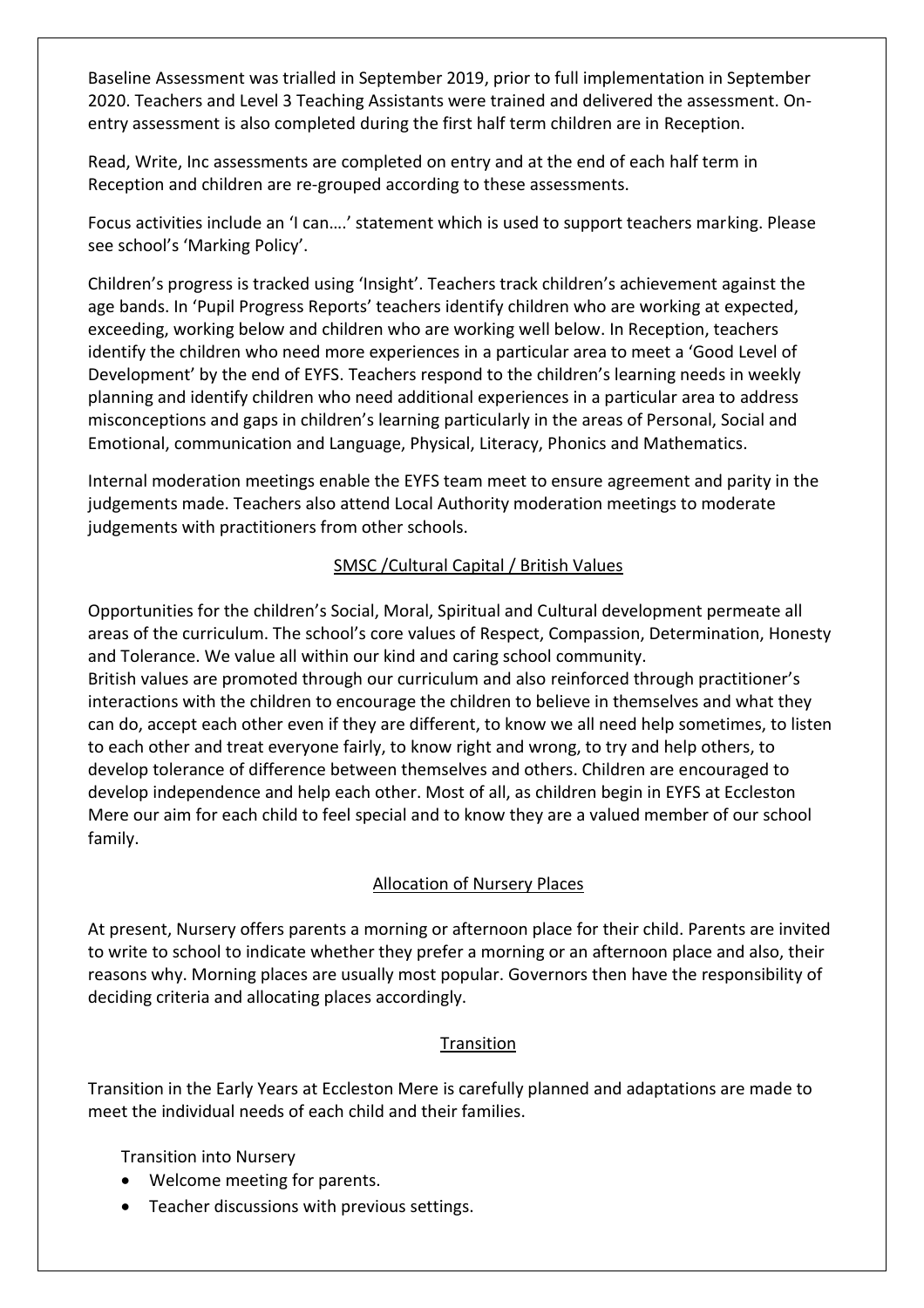- Visits to previous settings if required.
- Meetings with NYFS Lead/Nursery Teacher, parents and other professionals for children with individual needs.
- EYFS Lead attends EYFS Conference at the Bridge Centre to discuss transition with professionals involved with individual children.
- Home visits for Nursery children and their family in September.
- Children attend Nursery with a parent/grandparent/carer.
- Children are staggered into Nursery in group with the oldest starting first.

Transition from Nursery to School (our Nursery serves the Eccleston community)

• Teachers' from feeder schools invited to Nursery to meet the child and to meet with our Nursery teacher to share the child's 'learning journey' and stage of development.

Transition to Reception

- Welcome meeting for parents.
- Initial telephone conversation with Nurseries to find out any concerns.
- Teachers visit Nurseries to meet child/children. School readiness forms completed. If we are unable to arrange a visit at a mutually convenient time and a detailed telephone conversation takes place.
- Classes are set and parents are notified of their child's Reception teacher.
- 'Stay and Play' visit for the children to visit school with a parent/grandparent/carer.
- Meetings with EYFS Lead / class teacher, parents and other professionals if there are concerns about an individual child.
- EYFS Lead attends EYFS Conference at the Bridge Centre to discuss transition with professionals involved with individual children.
- In September, the children attend in groups of 10 for their first day in school. From the fourth day all children attend full time.

Transition to Year One

- EYFS and year one teachers' meet to discuss each child.
- Documentation/assessment is given to year one teachers.
- Parents Evening in July provides the opportunity for parents to visit the classroom and meet the year one teachers.
- Informal and formal visits to their new teacher during the end of the Summer Term.

## School Readiness

'School Readiness' forms are completed prior to children beginning in the Reception class. If teachers have been unable to do this information is collated during the child's first couple of weeks in school. The following areas are considered when looking at a child's readiness for school:

- Personal, Social and Emotional Development
- Communication and Language (including speech concerns)
- Physical Development (including toileting, health concerns)
- Literacy/Mathematics to provide a 'snapshot' of each child's stage of development
- Characteristics of learning